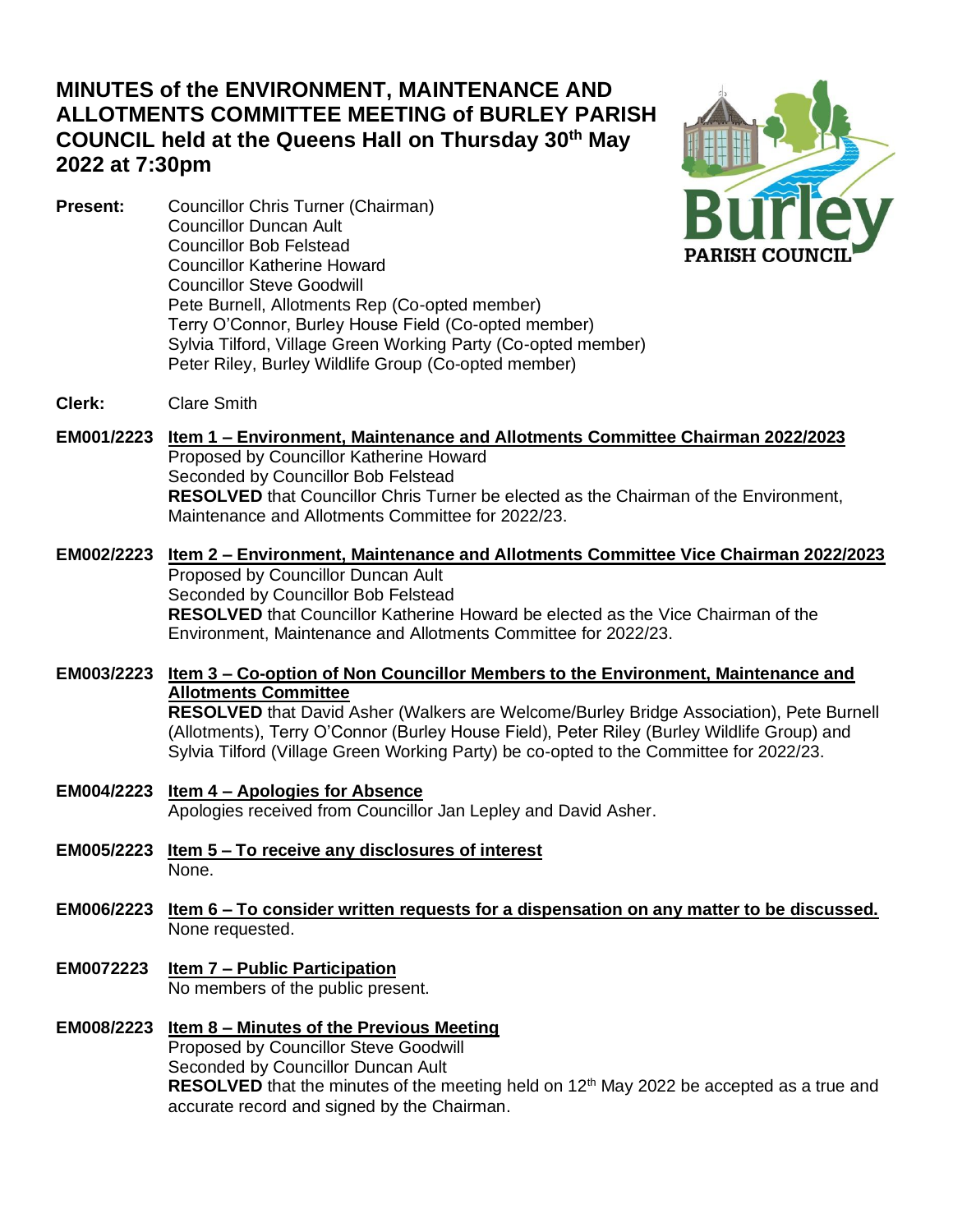# **EM009/2223 Item 9 – Matters Arising from Minutes**

None.

### **EM010/2223 Item 10 – Terms of Reference for the Environment, Maintenance and Allotments Committee**

The Clerk confirmed that the new Terms of Reference were approved at the Annual Meeting of the Council and shall circulate a copy by email to all members of the Committee.

# **EM011/2223 Item 11 – Walkers are Welcome (WaW)**

David Asher sent the following report to the Clerk in his absence:

1. WaW are grateful to Cllr Bob Felstead and Bradford Council staff for organising the clearance of vegetation from the footpath on Otley Old Road near to the junction with East field Lane. It will now be accessible for wheelchair and mobility scooter users, as well as making it safer for other pedestrians.

2. The Yorkshire Heritage Way is now waymarked from Askwith to Ripon. The Saltaire to Burley stage, the section to Askwith and the alternative route via Denton Bridge will be waymarked shortly.

3. The walks programme for the Burley Festival is now complete, including a Trees Walk around Grange Park, the Village Green and Burley House Field led by Bruce Brown from Wharfedale Nats.

# **EM012/2223 Item 12 – Burley House Field**

Terry O'Connor reported that the last working party carried out pruning work to the orchard area and strimming work around the Haha. Himalayan Balsam will be cut back at he next working party on  $12<sup>th</sup>$  June. The Clerk will ask if the contractor can carry out the work along the stream banking prior to this date.

It has been noticed that some properties that back on to Burley House Field have been spraying weedkiller. A leaflet will be delivered to all properties that have a rear boundary with Burley House Field to politely remind them not to spray. Terry O'Connor will draft a notice for the Clerk to prepare.

# **EM013/2223 Item 13 – Burley Village Wildlife Group**

No working party meetings take place over the summer months apart from path clearance and strimming work.

Peter Riley reported that he feels grass cutting in some areas of the village is too frequent and he would like the Committee to review this in time for the issue of the new contract next year.

#### **EM014/2223 Item 14 – Climate Change Working Group** Nothing to report.

# **EM015/2223 Item 15 – Allotments**

The Clerk reported that several allotment tenants have been given a First Written Warning in accordance with the Tenancy Agreement due to non-cultivation. Another inspection will be carried out within one month to check for improvements and the necessary action will be taken.

### **EM016/2223 Item 16 – Recreation Ground, Village Green and other Open Spaces**

The wall on the village green has now been repaired and the compost bins are now in place. No other matters to report.